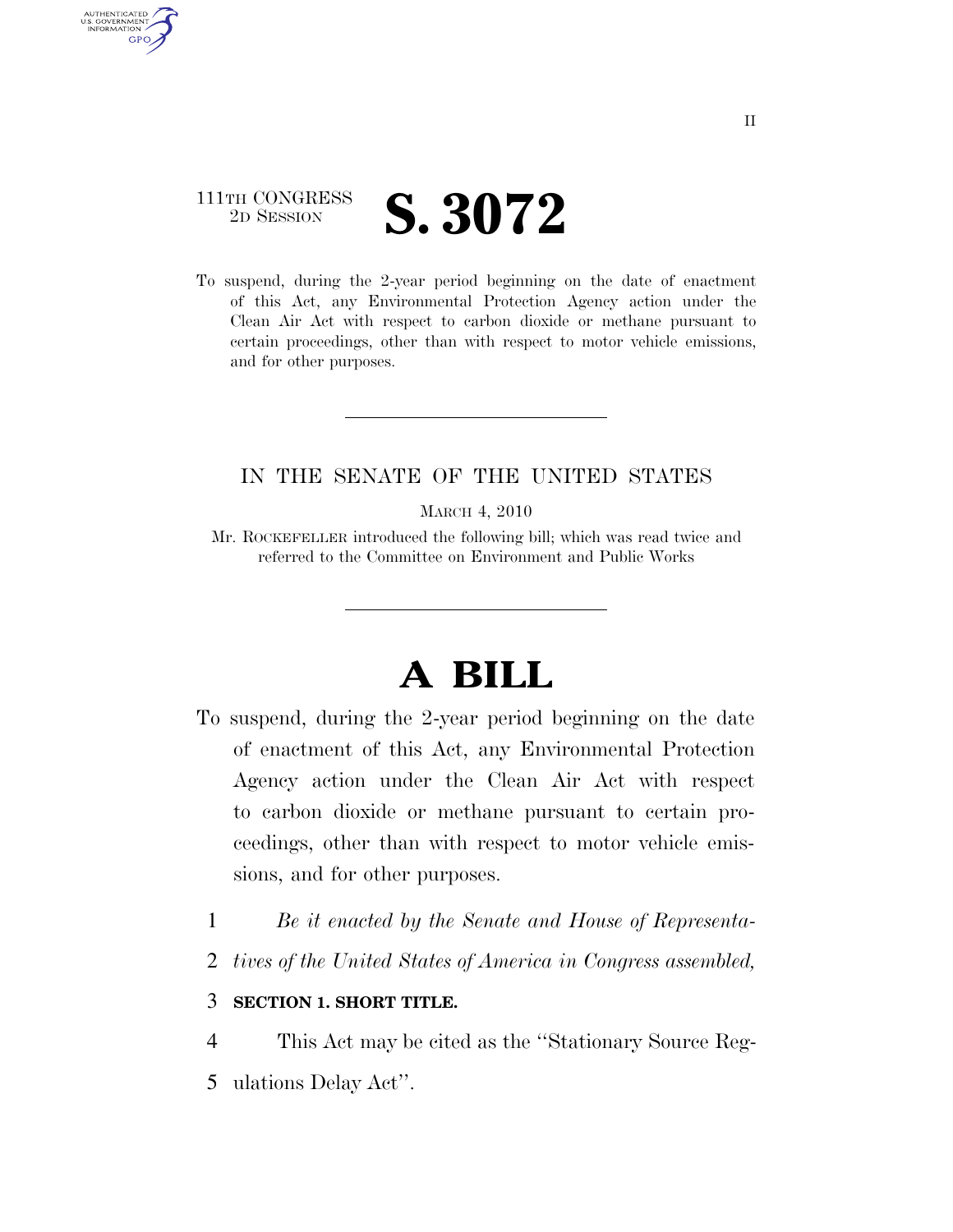#### **SEC. 2. SUSPENSION OF CERTAIN EPA ACTION.**

 (a) IN GENERAL.—Except as provided in subsection (b), notwithstanding any provision of the Clean Air Act (42 U.S.C. 7401 et seq.), during the 2-year period begin- ning on the date of enactment of this Act, the Adminis- trator of the Environmental Protection Agency may not take any action under the Clean Air Act (42 U.S.C. 7401 et seq.) with respect to any stationary source permitting requirement or any requirement under section 111 of that Act (42 U.S.C. 7411) relating to carbon dioxide or meth-ane.

 (b) EXCEPTIONS.—Subsection (a) shall not apply 13 to  $-$ 

 (1) any action under part A of title II of the Clean Air Act (42 U.S.C. 7521 et seq.) relating to the vehicle emissions standards contained in Docket No. EPA–HQ–OAR–2009–0171 or Docket No. EPA–HQ–OAR–2009–0472;

 (2) any action relating to the preparation of a report or the enforcement of a reporting require-ment; or

 (3) any action relating to the provision of tech-nical support at the request of a State.

•**S 3072 IS** (c) TREATMENT.—Notwithstanding any other provi- sion of law, no action taken by the Administrator of the Environmental Protection Agency before the end of the